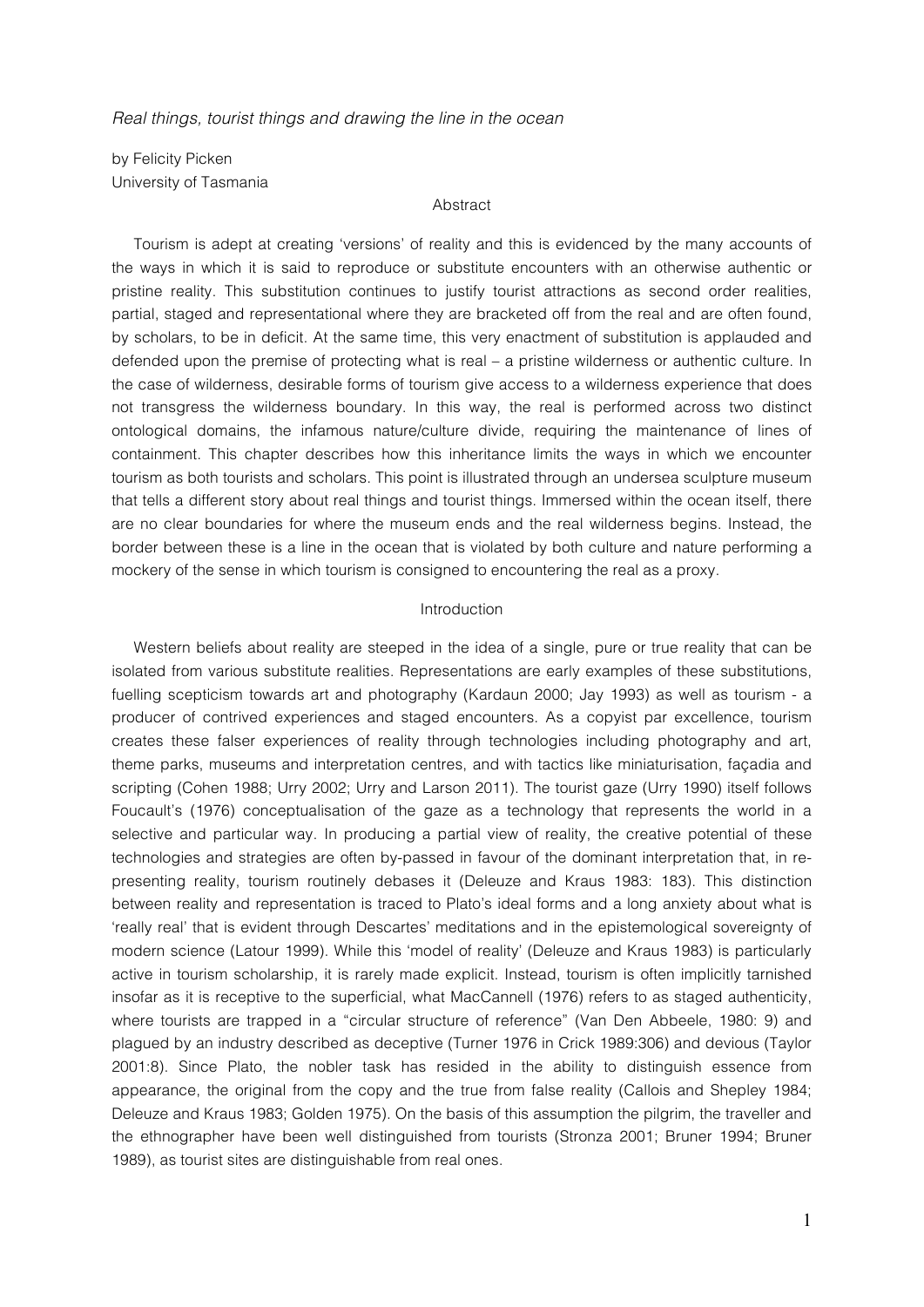This chapter engages with this inheritance by describing a tourist experience that is unapologetically designed to substitute 'reality' - to be a typical tourist thing - but then fails to do this and ends up more like a real one. The biography of MUSA troubles the waters that make visible any clear distinction between what is real or not and with this, the other ontological distinction between nature and culture. Few realities present as more self-evidently, non-substitutable or 'real' than wilderness areas. Often these realities are regarded as 'timeless', for which there is no substitution for visiting the wilderness proper. At the same time, visiting the wilderness 'properly' risks compromising its existence since the very encounter performs a paradox of being where one should not. In this case tourism performs experiences designed to both facilitate proximity, while protecting the object wilderness from the threat this proximity brings. In facilitating proximity, tourism enacts an encounter but also interferes with the unadulterated immediacy of a real experience. It is in this latter sense, of interference (Haraway 1992), that tourism is regarded as a poor substitute for the real thing.

Few realities present as more self-evidently unreal than those that are described as artificial. The Museo Subaquático de Arte (MUSA) is an artificial reef in the Caribbean Sea off the coast of the holiday mecca of Cancún. It is also a new kind of tourist object in an undersea sculpture museum. Designed to protect the Meso-American Reef System from increasing numbers of tourists, the museum is comprised of more than 400 sunken, life-sized sculptures submerged near the second largest barrier, coral reef in the world. What makes MUSA unique within the context of touristic encounter is that the requirements for substitution, of a clear distinction between original and copy, natural and artificial, are unable to be met. What MUSA does not do well is fit easily into existing taxonomies of artificial or real, nature or culture and this has implications for its representational validity. In other words, without this fit MUSA is not convincing as a poor copy of wilderness, but is instead a performing-with (Haraway 2008) wilderness that privileges the view that realities are "interactively determined in the production of alignments between them" (Pickering, 1995: 2). MUSA troubles the primacy of 'the real' and its subordinate representation by showing that real things and tourist things collapse into each other in the making of what passes for real enough.

## Tourism and the reality principle

Modern tourism is most explicitly tied to questions of reality in two formidable ways. First, when it is perceived to be 'exogenous' to the reality, or 'ordinary life', of tourists (Cohen 2008: 33) and second, when it is claimed to offer a poor copy of reality (Boorstin 1971). In both of these cases, what is often overlooked is that tourism encounters the real in important ways.

The first relationship has clear origins in the west and an interpretation of tourism as outside the everyday of tourist generating centres. The sense of tourism being outside the real is traceable to the tourist's own perception and the central role that they have been accorded in theorising tourism (Picken 2006). This new possibility of becoming a tourist also marked tourism by its difference, separateness and marginality from what was at the same time discovered to be an ordinary, everyday reality. Explanations that posit tourism as an escape from, or even inversion of, 'everyday life' conform to this, citing the apathy inspired by such a life as a formidable shaper of tourist becoming. At the other end, 'tourism places' produce extraordinary experiences (Hollinshead 1998) as those who do tourism, and equally those who sought to understand it, found that for them, reality was now more distinctly 'two realities' (Picken 2010). In the face of this potentially subversive phenomenon, and to reconcile what is really real (Latour 1999), tourism realities were increasingly understood to be inauthentic ones – fantasia.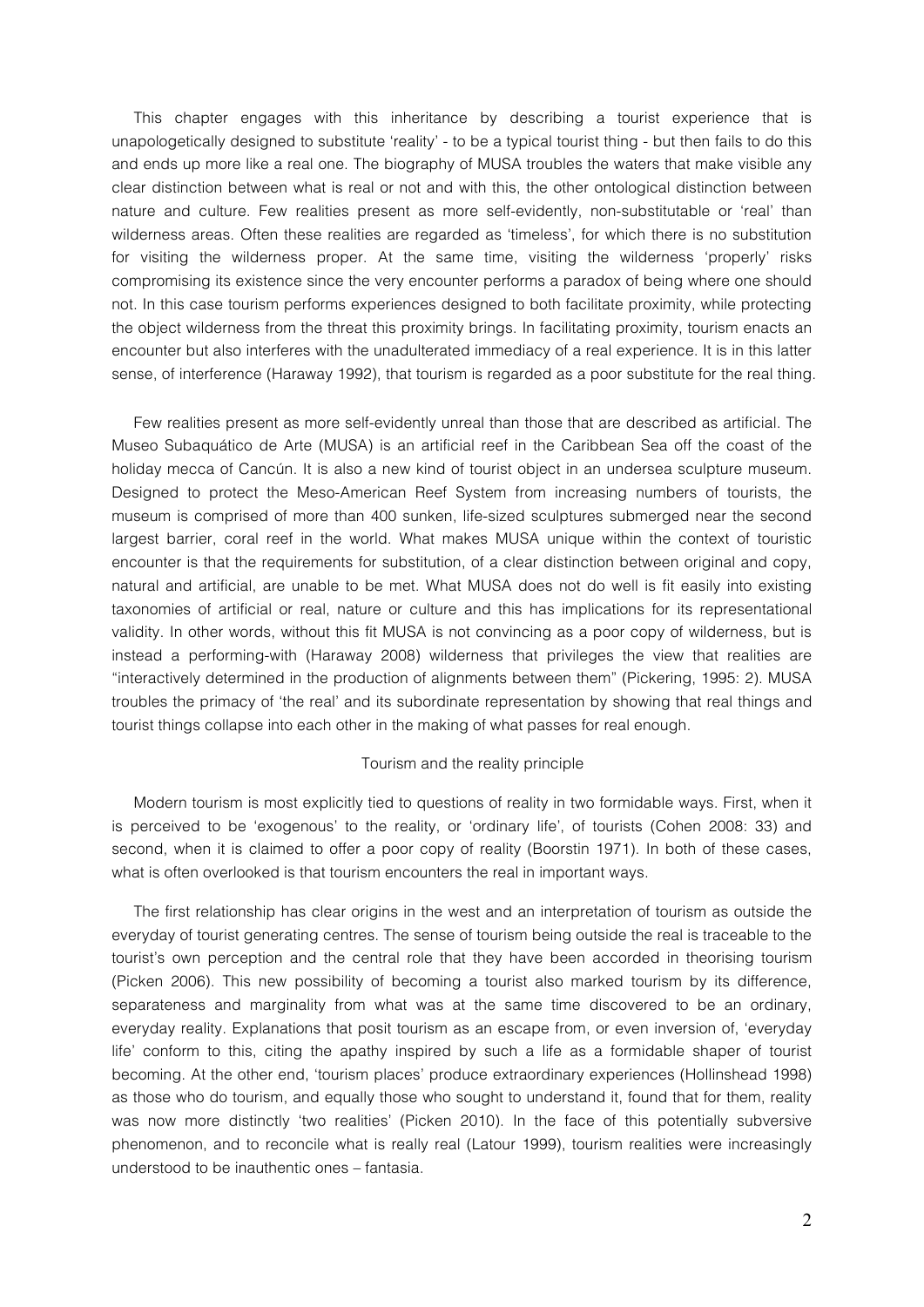This modern anxiety about the authenticity of reality was fanned through the critique of capitalism, where tourism is claimed to appropriate the real to some commercial end (Davidson and Spearitt 2000). Variously named Disneyfied reality (Judd and Fanstein 1999) or commodity reality (Halewood and Hannam 2001), none of these commercial ventures were found to be real enough, governed by the unnatural laws of the market. This produced a bitter taste in the mouths of those with enough taste to know what is real, many of whom possessed a 'melancholy "aristocratic" disdain' for the 'manipulated mass who participate in an ersatz commodity culture' (Miller and Rose 1997: 2). This commodity culture, amidst which tourists were highly visible, was regarded as 'depreciative' and the commodifiers themselves as replacing God (Boorstin 1971: 252). Human-made novelty, as opposed to that which was serendipitous or naturally occurring, was less pure even if it did serve to treat the disillusionment that the realities modernity itself wrought. In this compensatory form (Bruner 1991), tourism became both the by-product of inauthentic modern life and its cure, as the quest for authenticity remained the only 'culturally approved motive for modern travel' (Cohen 2008: 331).

This anxiety about authenticity has a longer history that is connected to pre-modern concerns about distinguishing the real. Suspicion was placed upon modern phenomena found to be active in what Sontag identified through photography as the creation of a duplicate world (1977: 53). When tourism attempts to duplicate reality, it performs the 'inevitable depreciation' (Crimp, 1980: 94) that this implies and consigns itself to a counterfeit existence (Deleuze and Kraus 1983). As an industry, tourism is observed to be 'particularly adept at providing scripts and audiences that shape our choices' (Wood, 2005: 325; Couldry 1998). Supporting a morality of tourism based on a general 'repugnance for replications' (Cameron 2007: 50) tourism is endowed with 'low ontological status' (Kardaun 2000: 135). Bound to the 'history of the image and its reception' (Merrin 2001: 91), any attempt to re-present reality is an attempt to 'feign to have what one doesn't have' (Baudrillard 1999: 3). Through this legacy, and well before modern forms of anxiety about losing authentic reality, tourism was pre-ordained to signal a reality deficit.

While this has added to an appreciation of the 'productive' capacities of tourism, the experiences they produce lie in an asymmetrical relation to reality. Even the anti-tourist backpackers cannot escape what Shaffer (2004: 150) refers to as the 'touristic rigor mortis […] of perfect consumers'. If an escape from reality is an escape from the dominant order of reality, tourism is an escape attempt, remaining embedded in the safety of a model of reality that deems tourism impotent against it. Tourism's potential to disrupt this model is largely restrained to the 'constrained freedom from the everyday of the "non-travelling world"' that is a 'strategy for the deferral of contradiction' (Sandland 1996: 391, emphasis added). This denies its other potential to be a 'strategy of the real' and this discourages seeing all that is 'simultaneously true', including the impossibility of rediscovering either the absolute real or the illusion (Baudrillard 1999: 7, 17-19).

Neither the modern tourist - anticipating prophets (but finding none) nor the post tourist (Feifer 1985) - anticipating false prophets (and finding in these a prophecy) escapes this basic ordering of the real. Both are mired within the enduring belief that 'only in the name of a naïve realism can one see as realistic a representation of the real' (Bourdieu, 1990: 77). This reality of the real continues to deliver stable ground and with it, a formidable force of inertia (Baudrillard 1999: 21) that is not often rendered visible in tourism research. While the reality principle is only an oblique reference in much tourism scholarship, it has had a powerful influence in decisions about what tourism does and how it occupies the world. In contrast to this purist ontology, a relational ontology (Pickering 2000: 308) recognises that there are 'parallel solutions for what passes as real' (Serres 1982/1995: 85). The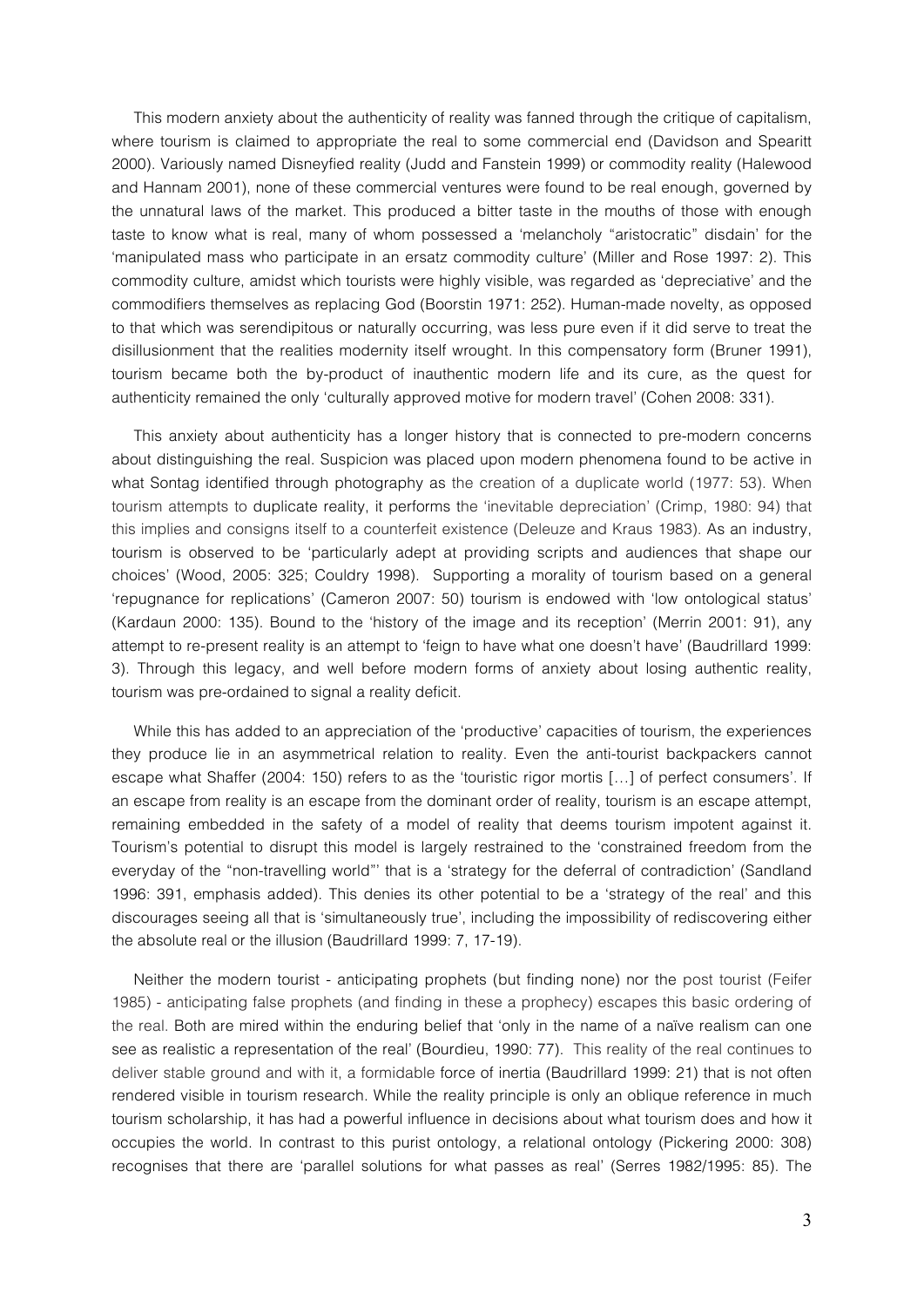benefit of this is that it is no longer certain that tourism 'reproduces', 'replaces' or 'ruins' a reality that is outside and more real and this begins a much wider conversation about what tourism is and does.

# Artificial wilderness

Nature tourism is a continuum (Orams 1995) and the very natural end, known as wilderness or Eco-tourism, often involves tourism actively performing the role of decontaminating nature from humans. Human-nature interactions are controlled with implements like boardwalks to suspend humans above the ecosystem floor, with hard science to inform them of why this is important and with information centres, museums and guides to convey how to interact with nature, what to appreciate about it or how to be 'mindful' (Wearing and Neil 2009; Moscardo1996 and Cater and Lowerman 1994). These ventures promote an intimate connection to nature, yet are notable for 'no touching' or minimal touch and ultimately, to create in the wilderness tourist no desire to touch. The responsible solution from the tourism industry is to make the 'human interpretation of nature' stand-in for 'nature' wherever possible, and ultimately to replace as many dangerous human-nature interactions as it can. It follows that if tourism can perform in such a way that the human world (defined by its culture, language and interpretations) can stand in for nature (defined by the absence of these) their separateness is less in dispute.

If part of the modernist critique and solution was to break with monotony through excursions outside of the everyday, and that this tamed tourism to the dominant order of reality, then the paramount escape was to seek out modernity's absence in the romantic solitude afforded by wild places. 'Wilderness' is authentic because it is defined as 'other' than, and distant from, humans and their power to intervene and devastate its truth. A 'true state of nature' (Williams 1972: 158) describes a world of 'nature that is left to nature', the purest form of ecosystem and now all important base-line from which to measure exactly what humans do when they impact the remainder. Just as tourism is posited as an escape from the 'everyday world' so wilderness tourism became an escape from 'our own too muchness' (Cronin 1996: 7). Both are reliant upon an ontological division in which they have won a claim to reality based on an appeal to foundational truths designed around structural binaries.

By virtue of these qualities, the ocean is a perfect wilderness. It is extremely foreign to humans, so much so that our relationship with it hinges 'precisely on its unfamiliarity' (Mentz 2009: 998) and confounded attempts to tame it (Sloan 2002). The under explored wilderness of the ocean extends almost so far as to render it 'unspeakable', existing 'just outside of discourse' (Veijola and Jokinen's 1994: 138) and also 'the orderly world of land' (Mentz 2009: 1001). It is one of the least 'formatted, socialised or measured' places in the world (Latour 2005: 244) which is to say that undersea culture and social life is still an oblique reference.

Perhaps the first and most formidable characteristic of the oceanic wilderness is the literal and metaphorical scarcity of stable 'ground'. The absence of this ground performs a reality based upon impermanency due to the ocean's liquid form and the fact that only about ten to fifteen percent of the seabed has a 'solid enough substratum' to allow marine life a settlement (Shani et al. 2012: 362). Natural reefs are the most common form of substratum providing habitats for marine life, hunting grounds for predators and fisheries and resources for marine tourism (Musa and Dimmock 2013). In this way, reefs are technologies for enabling tourist experiences with oceanic wildlife that is otherwise highly mobile and distributed across marine environments. They are increasingly important for oceanic recreation, particularly among divers who constitute one of the global tourism industry's fastest growing markets (Kirkebride-Smith et al. 2013).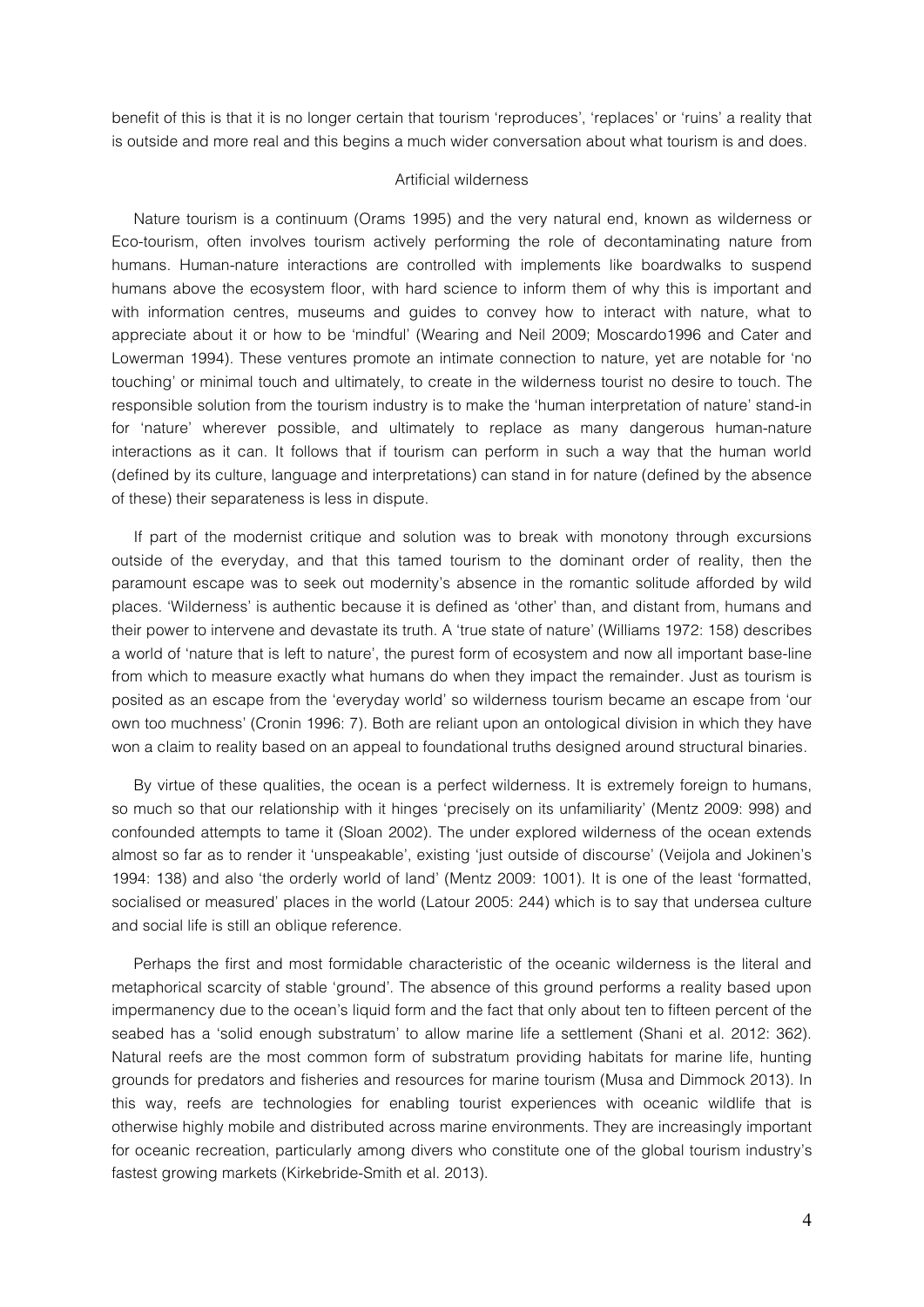Artificial reefs are considered important, yet always imperfect, substitutes for natural reefs. Widespread definitions are based on their capacity to replicate an oceanic substratum and its affordances (Shokry and Ammar 2009; Jones 2003). In this protective role, they are often regarded as 'sacrificial sites' by management (Kirkebride-Smith et al. 2013: 1). Shipwrecks were the first, accidental prototype of this kind of replication, followed by deliberate reef building, extending the old craft of marine engineering beyond the immediacy of the harbour. The success of early wrecks in acting like a reef, alongside improved salvage operations has lead to artificial reefs installed as concrete slabs, balls, geotextile bags, rubble mound as well as deliberately scuttled vessels (Polak and Shashar 2012). By design or accident, in securing a substratum on the ocean floor they aggregate or grow marine life, providing protection from extreme weather, security for fishing industries, defences for land and attractions for recreation. Increasingly, the surplus value of these reefs is drawn into the tourism industry as attractions for diving, boating, angling and beach protection (Black 2001; Antunes do Carmo et al. 2011 and Shokry and Ammar 2009). For the purposes of this chapter, since few terms sum up an authentic reality like 'wilderness' does, and few have come to describe the inauthentic reality so well as 'artificial', the artificial wilderness that is MUSA is a valuable site for examining how tourism performs within the dualistic model of reality and, equally, how it can trouble this.

#### MUSA – Museo Subaquático de Arte

The Meso-American Barrier Reef is the largest natural reef system in the northern hemisphere and is second in size only to the Great Barrier Reef in the south. It is situated to the east of Mexico, Honduras and Belize in the Caribbean Sea and attracts almost 8 million visitors per year (The Nature Conservancy-Global Marine Initiative, 2013). Both barrier reefs are doubly attractive by virtue of being listed as World Heritage Areas mainly for their existing biodiversity and the importance attached to maintaining this. Consequently, both are under increasing pressure from tourism and recreation uses and these are also threatened by proximate industries that undermine the resilience of the reef and reef tourism (Coghlan and Prideaux 2009). As a naturally occurring, long-time forming and complex resource, reefs constitute a reality with few alternative substitutes. It is this popularity and niche position that now threatens to destroy these minority structures that are so vital to marine life and marine tourism. Already 24% of the world's reefs are under 'immanent risk of collapse' and a further 26% face longer term destruction (Shokry and Ammar 2009: 37). The Meso-American reef system is a case in point and management has implemented a unique, and unapologetically artificial, solution for the problem.

When pioneer diver Jacques Cousteau described the Mediterranean as a 'sea girt with the oldest cultures, a museum in sun and spray' (1988: 96), he was referring to the sunken artefacts of culture lost beneath the sea. MUSA applies this metaphor of 'underwater museum' quite deliberately and literally in the inauguration of an underwater spectacle in the sculptures of Jason deCaires Taylor. His first public instillation in Molinere Bay, Grenada involved the placement of 65 life-sized sculptures on the sea floor. These include The lost correspondent – a lonely typist sitting at a desk, The Unstill Life – mimicking the classical fruit bowl scene and Vicissitudes - a ring of children clasping hands. In 2009, the second and most ambitious project began in directing and producing MUSA as the largest underwater museum in the world (Figure One). Situated in the Caribbean Sea, between the coast of Cancún and Isla Mujeres in Mexico, MUSA began collaboratively with deCaires Taylor, Jaime Gonzalez, a biologist in the Cancún National Marine Park and Roberto Diaz an entrepreneurial tourism operator in the area (Vance 2013).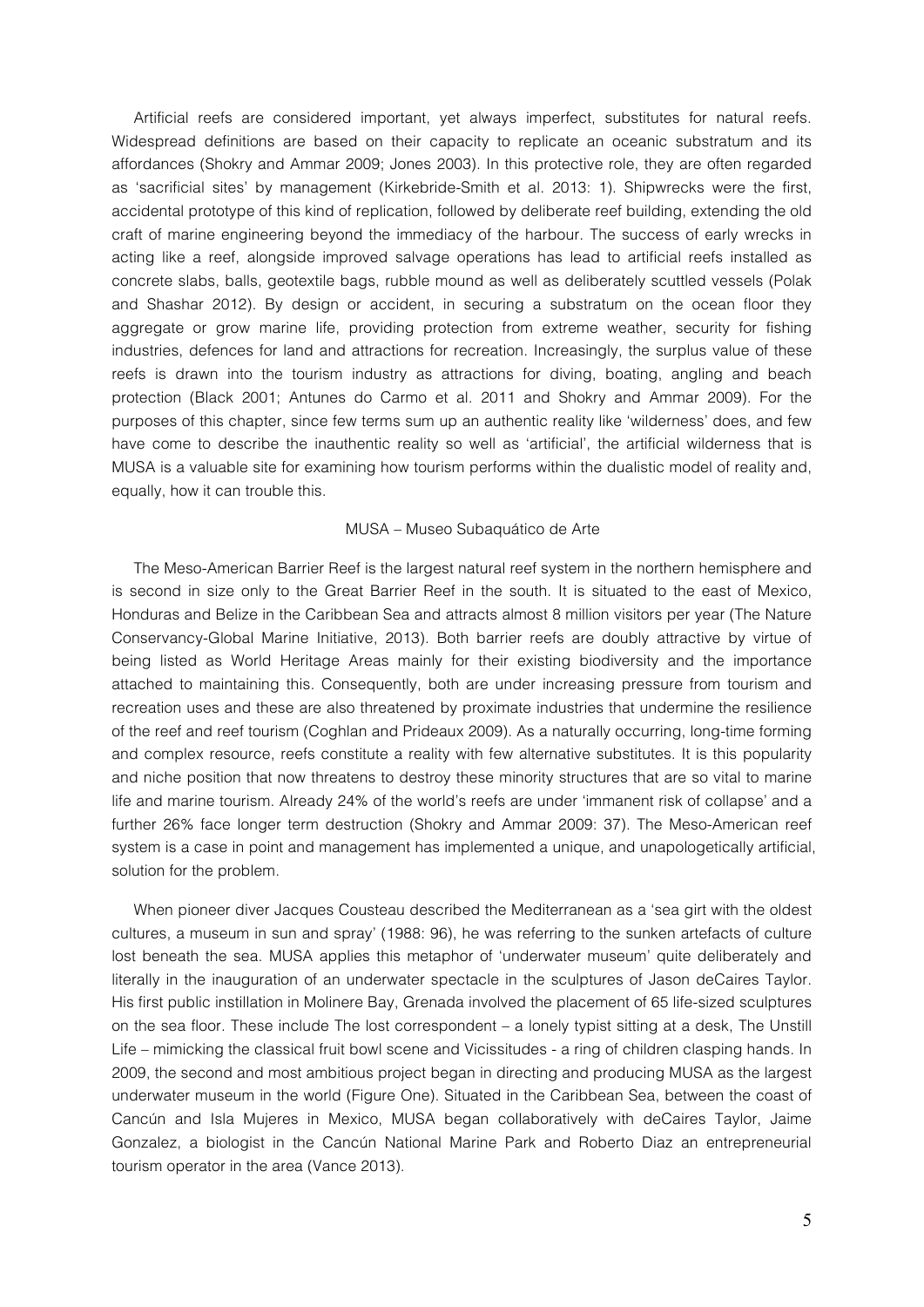#### [Insert Figure One about here]

### Figure One. Silent Evolution – MUSA



Photo Courtesy of deCaires Taylor

The explicit aim of MUSA is to protect the nearby Meso-American Reef by diverting tourists away from it. The idea followed a series of hurricanes that had intensified damage to the natural reef, requiring its temporary closure to recreational users (Archibald 2012). Closure, in this sense, constituted a passive response to the rehabilitation needs of the reef and loss of tourists to the area, whereas the concept of MUSA became an active intervention that resulted in diversifying underwater leisure experiences. The main sculptural exhibit Silent Evolution is composed of 400 sculptures. It is silent by virtue of existing in the silent undersea world (Cousteau 1988), and evolutionary by virtue of the way the sculptures are overtaken by a highly active ocean environment. What Have We Done? is an exhibition that includes Inertia, a sculpture of a man watching television on a lounge; Void a tall, contemplative woman and Inheritance showing a young boy sitting on an up-turned waste-bin contemplating a pile of rubbish. Described as one of the more pronouncedly despondent and ominous collections, these gesture towards social ills and environmental degradation in the 'isolated parts of a troubled nuclear family' (Keltner 2011). At the same time, many works embody a 'spirit of inspiration with roots in collective action' where, in deCaires Taylor's words, the museum acts as 'an icon of how we can live in a symbiotic relationship with nature' (in Keltner 2011). The icon, in this sense, is not found in the stasis of an object or image in a representational space, but is embodied in the symbiotic, living relationship between culture and nature; an in-between that is radically open to ontological politics (Mol 1999: 77).

The sculptures are produced from silicon moulds of actual people - tourists and locals - weighing between one and two tonnes. They are made from marine grade cement that is engineered to attract coral and to provide an adhesive surface on which it can grow. The sculptures and their configuration are built to survive a category 4 hurricane and are positioned in such a way as to disperse the power of the current. Since its beginnings, MUSA has become a meeting ground for 1000 different species of fish. It is described as a 'generative human intervention in the ecosystem' that goes against the 'land as commodity' mentality of capitalism while at the same time generating tourism revenue, and demonstrating how 'activists might be able to use the system's rapacious tendency against itself' (Keltner 2011).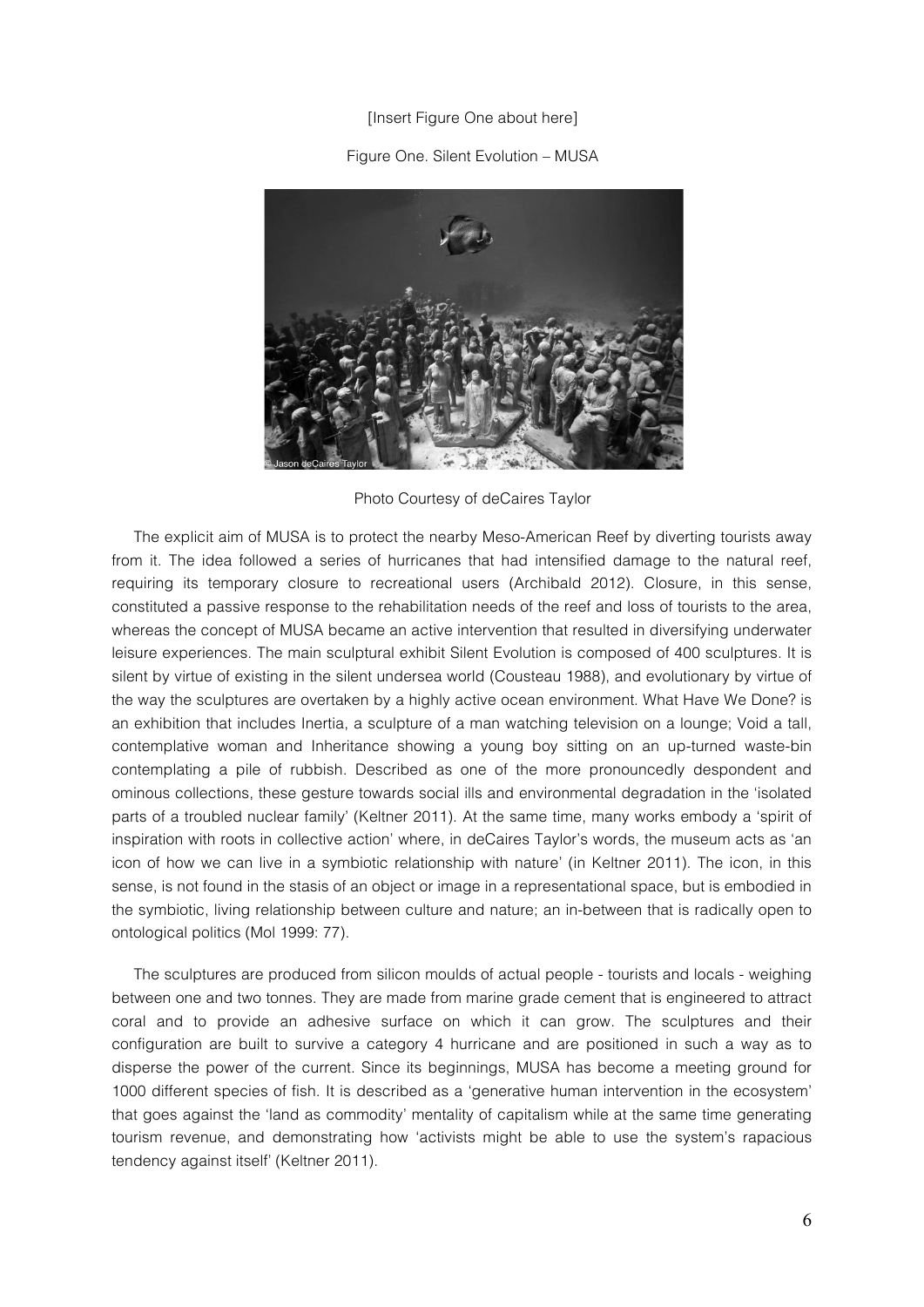Some sculptures are implanted with fire coral before they are sunk at recreational depths between 8 to 20 metres below surface where visits are facilitated through scuba diving, skin diving, snorkelling and glass-bottom boats. Immersion is the condition of entry in the fullest sense and this itself marks the occasion as memorable and transformative (deCaires Taylor in Keltner 2011). Being subject to floating without gravity, on the horizontal plane, with vastly altered acoustics, light and pressure performs what Westerdahl (2005: 3) refers to as a 'paramount experience' for most. The museum website describes this experience as one of:

Ephemeral encounters and fleeting glimmers of another world where art develops from the effects of nature on the efforts of man [sic] Subject to the abstract metamorphosis of the underwater environment […] eventually this underwater society will be totally assimilated by marine life, transformed to another state - a challenging metaphor for the future of our own species (http://www.underwatersculpture.com).

In symbolic form, MUSA represents the natural reef and ideas about contemporary ecological ills. At the same time MUSA is entangled with the reef, expanding its range, performing an ecologically sustainable act as well as representing ideas about it. Signalling the 'significant impact humans have had on our planet's ecosystems and the subsequent effect to future generations' the museum confronts visitors with an undersea spectacle of themselves embedded in 'the origins of ecological trouble' where, 'in a twist of the usual relations, fish feed off people' (deCaires Taylor in Keltner 2011). This inversion is important in what deCaires Taylor describes as a museum that takes 'things taken for granted and transposes them into different contexts [where] the relationship completely alters' (in Keltner 2011). Following the logic of the 'cult of the real', MUSA was to create a substitutable experience by imitating a natural reef. However, instead of the usual materials that make up the staple of artificial reefs - as functional substrata - the reef is configured as an underwater sculpture museum that also acts like an artificial reef. Being more than substrata, and also more than a museum, MUSA begins to illustrate how tourism does not have to be consigned to one thing or another, real or artificial, nature or culture.

At MUSA, the gallery space is the Caribbean Sea and the sea is unlike any other gallery space. It is not contained in any real sense, and it is without the usual architecture that manifests a separation between nature and culture (Kallergi 2008: 2). deCaires Taylor describes this as a 'three dimensional world where all the laws have changed [including] gravity, light and refraction' (in Keltner 2011). These 'natural laws' that nevertheless defy those familiar to land, are where oceanic nature steps in to alter the land-based conditions upon which the real has been defined – and in the absence of much elemental thinking (Irigaray 1991, 1999; Baldacchino 2010). The nature and laws of the ocean are unlike the nature and laws on land but neither can be called 'less real'. Flows of water, nutrients and sand regularly pass through the gallery and these flows are attended by deposits (of sand and organisms) that remain in the museum and begin to actively transform the exhibits by attaching to the sculptures and transforming them (Figure Two). Giving form to the truth that 'tourism is teeming with things' (Franklin 2003: 98), MUSA is a living exhibit in the fullest sense of the transformative oceanic environment making art live in an orchestration of nature and culture. What appears as traditional 'still life' the sculptures, reminiscent of the Classical artwork now associated with a period of cultural note, are destined to become 'indistinguishable from a vibrant and colourful coral reef' (http://www.underwatersculpture.com/pages/artist/overview.htm). And so, Atlantis resurfaces in the depths of the Caribbean Sea and the 'literal entry of history [and culture] into nature' (Serres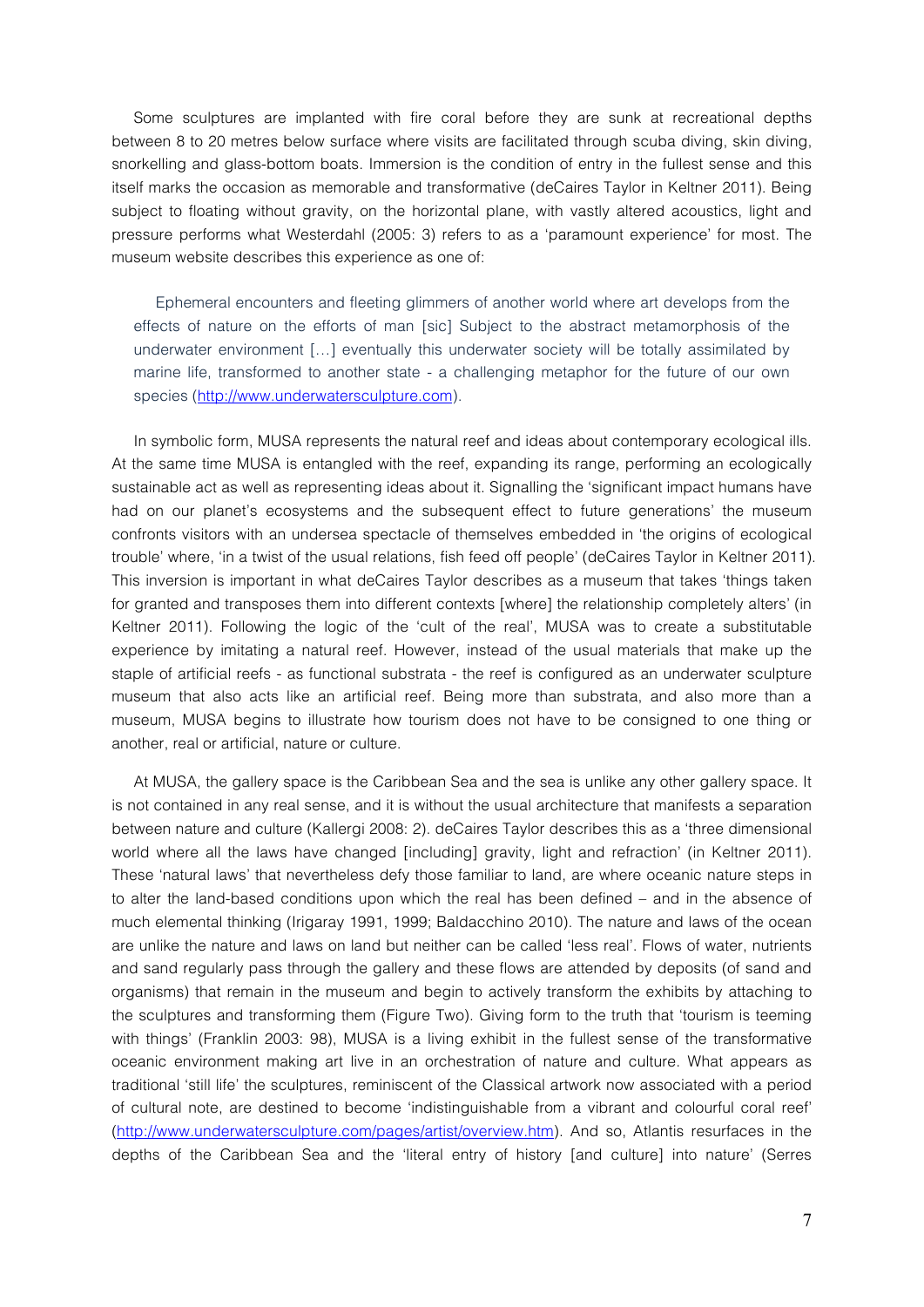1990/1995: 7). The statues, evoking ancient civilisations and humanity's impermanence are not the fruits of marine archaeological discoveries but the creation of such material as that material.

[Insert Figure Two about here]



Figure Two. Transformation of sculptures by the sea

Photo Courtesy of deCaires Taylor (2013)

Drawing a line in the ocean

In comparison to traditional gallery spaces, MUSA is a blank space upon which marine life collaborates as artist, medium, material and work. It is therefore a full space that is lively and interfering with the instability of undersea migrations governed by autonomous transport systems. In this way MUSA creates nature as much as it is in nature and re-presents it. In a form of ultimate exchange, ecological life doubles as artistic practice and no 'body' finally executes it. Algae begin to bloom within one week, two to three years realises coral and within an estimate of six years the coral will completely overtake the sculptures, 'leaving only suggestive shapes' (Archibald 2012). Like the porous borders of the oceanic space itself, the artist's work, or 'culture', is always incomplete and destined to remain so since, once situated at MUSA, it will be added to by oceanic life. As the artist shifts to spectator, he yields to witnessing the will of the sea in determining the sculptures form. This follows an increasing tendency towards a 'politics of connective aesthetics' and its related rejection of the 'myths of neutrality and autonomy' supposed of, and romanticised by, artists (Gablik 1992: 6). At MUSA, exhibiting becomes secondary to the use of art as a 'means for creating and recreating new relations' (Doherty 2004 in Bishop 2006: 180). The other worldliness of undersea collapses the nature / culture binary insofar as the sculptures are assimilated to, and become indistinct from, the reef.

MUSA is not wilderness, since traditionally museums and wilderness have mutually exclusive roles as, respectively, custodians of culture and nature. MUSA contains parts of the wilderness, and in diverting estimates of forty percent of visitors away from the natural reef, can substitute in part or in full for wilderness, despite being a bad copy of it. Rather than always falling foul of the diabolical link between recognition and representation (Serres in Latour 1990/1995: 78), this encounter assembles and redistributes some elements of the wilderness proper, while also gathering together a lot of very 'un-Wilderness' things like cement, sculpture and photography for visibility on land. Substituting,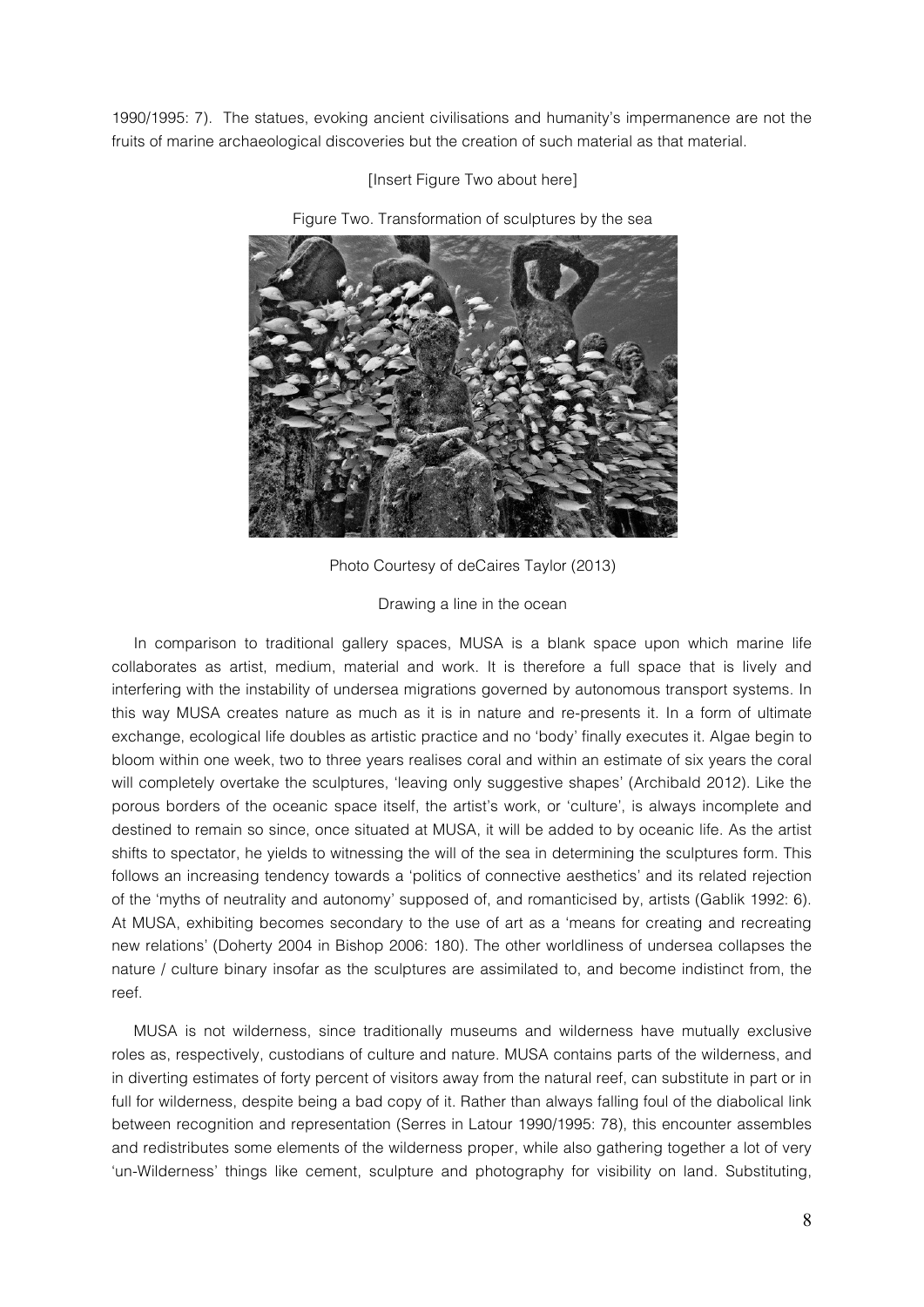without copying, the object of 'wilderness', it makes instead a translation or 'other version' of it that may act as equivalent or partial equivalent without a pretence of being 'the same'. The interesting question then becomes how this assembly of heterogeneous materials substitutes another by enrolling at some points the very material it decontaminates and re-ordering it differently with others.

In this space there is a disturbance of the traditional model of reality and representation, and radical reorientation of the relations between architecture and art where the gallery is fluid and the art is immovable, yet both are very much alive. This sets up a commensurate radical reorientation of the separation between nature and culture through a somewhat 'unnatural' collaboration where once the sculptures enter their gallery space beneath the sea, nature intervenes in the production of culture or art. Through this intervention, representing reality becomes a luxury of a certain kind of space; it is a situated circumstance and not a condition that precedes all situations. In undersea, these sculptures instead 'enact a visceral aesthetic that refuses more of the same' (Dixon 2008: 671) and their placement on the seabed is an 'imminent arrival' that allows for the consideration of 'new modes of being and doing' (p. 672). After Clark (2011: 11), MUSA demonstrates that there is 'no functionally intact nature enduring beyond, beneath, amidst or after this assimilation'.

While the notion of 'version of reality' is not new to tourism research it has tended to live implicitly in the criticism that tourism adds another incomplete or false version of an object, place, event or people (Hollinshead 1998; 2004). While this has added to our understanding of the 'productive' capacities of tourism, these are not symmetrically derived versions of reality since each version is code for a substitute or a 'less real' version than the real one. On the other hand, to understand tourism as an ordering of reality (Franklin 2004) is a symmetrical scholarly stance that recognises in tourism various performances of versions of reality that are real 'enough'. This frees tourism from any claim to re-present a reality 'badly or well' since it does not automatically follow that by adding another version tourism 'reproduces', 'replaces' or 'ruins' an otherwise authentic one. To believe so is to ignore the possibility of co-existing versions of reality (Mol 1999) and what Serres' (1982/1995: 22) refers to as a 'metaphysics of multiplicity'.

In Boorstin's (1964) 'pseudo event' and MacCannell's (1973) 'staged authenticity' through to the most recent edition of The Tourist Gaze (Urry and Larsen's 2011) is evidence of tourism's competing roles in decisions that are made about reality. These include getting back to it; escaping it; being duped by it; or being wary of it and the delinquency of false prophets (Deleuze and Kraus 1983). Analysing tourist attractions in terms of how well they re-present means they will always fail the test of copy(ing)-right and always provide an inferior substitution for 'the real thing'. This simultaneously dismisses tourists who participate in these substitutions as poor copies of real people. Perhaps instead, the interesting work is not to be found in making fun of tourists, who enjoy these experiences, and to play into the hands of the inadequate 'cultural dupe' thesis that is no less pronounced in tourism research, and neither is it to be found in denigrating the object world if it is not arranged according to an ancient regime of the real. Rather, tourism can be taken more seriously, as a phenomenon that seriously mixes things together in new forms.

Cutting across the orderly reality that specifies the true from the false, lies the radical potential of action that is uncooperative with the model upon which the 'real' is always privileged (Deleuze and Kraus 1983). Such potential has been accorded only limited utility in its application to tourism, except in somewhat nihilistic accounts of hyperreality (Belk 1996), supporting a despair that is also born of the inability of tourism to deliver authentic versions of reality. Instead of offering a poor copy of the wilderness 'proper', and therefore a poor copy of 'reality', MUSA blurs the distinction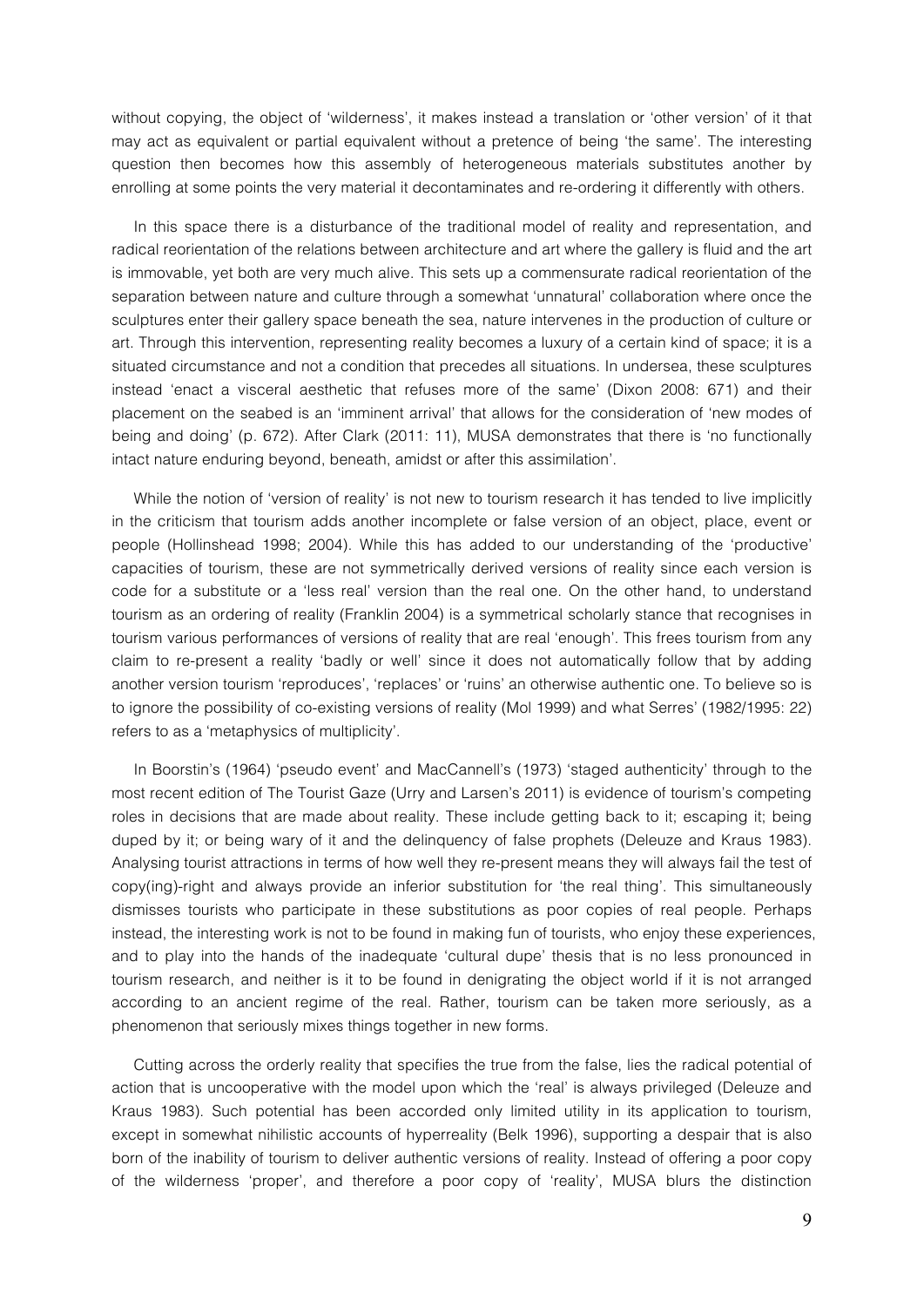altogether. This in turn opens the possibility that tourism is more than representation since it is an experiential mode of being that is enacted through the deployment of images, bodies, technologies, discourses, nature and objects that are, with varying degrees of success, assembled in the performance of making, or indeed faking, an alternative. In casting doubt upon 'the very notion of the copy', MUSA threatens the difference between 'true' and 'false' (Deleuze and Kraus 1983: 47) as 'the sign is liberated to be what it will' (Sandland 1996: 387). When this happens, and 'value radiates in all directions', it brings with it the production of 'new categories of experience' that are without an original (Merrin 2001 91-96). The absence of an 'original' dislodges this dominant order of reality and the 'ontological and epistemological traditions' (Merrin 2001: 88) that have held in place the 'perilous opposition between the organism and the milieu' (Caillois and Shelpley 1984: 30).

MUSA creates nature as much it reflects upon it and as much as it creates or reflects upon culture, art and tourism. According to Dixon (2008: 671-673), such 'designer life forms' always manifest in "a range of spatial strategies [and] rhetorical geographies" and these cannot continue to be measured against a solid 'reality' that exists outside of this. Instead these are restless objects and spaces (Rendell in Potter 2009: 2) and this is exemplified through MUSA in the performative properties of the ocean. If the museum was the cathedral of the  $20<sup>th</sup>$  century (Newhouse 1998: 49), then MUSA is a cathedral of the  $21<sup>st</sup>$  and it is a cathedral that testifies to the co-production of life in nature-culture (after Haraway 1992). As a living art exhibit it does not represent anything well since it is always becoming in the highly mobile, material relations (Law and Mol 1995) of undersea. Rather than poorly substituting one 'real' reality of wilderness with another false reality of artificial reef, tourism 'connects' these disparate entities (Ren 2011: 878). The gallery performs an aesthetic of evolution and of transformation not unlike that befalling Ariel's father's 'sea-change' in Shakespeare's (1610) The Tempest. Beneath the sea is a reality that will always test, or at least highlight, traditional land-based notions of reality and the land bias that theories about tourism are based upon. Without such solid ground is an absence also of foundational truths and a reality-in-the-making that is perhaps a little kinder to the creative potential of tourism.

## **REFERENCES**

Antunes do Carmo, J., ten Voorde, M and Neves, M. (2011) 'Enhancing submerged coastal constructions by incorporating multifunctional purposes' Journal of Coastal Conservation 15: 531- 546.

Archibald, R. (2012) 'Trying to protect a reef with otherworldly diversion' New York Times, August 13 2012, http://www.nytimes.com/2012/08/14/world/americas/in-cancun-trying-to-protect-reef-withunderwater-statues.html?pagewanted=all&r=0, Accessed 27 March 2013.

Baldacchino, G. (2010) 'Re-placing materiality: A Western anthropology of sand' Annals of Tourism Research 37(3): 763-778.

Baudrillard, J. (1999) Simulacra and Simulation (Trans S. Glaser) Michigan: University of Michigan Press.

Belk, R. (1996) 'Hyperreality and Globalisation' Journal of International Consumer Marketing 8(3): 23- 37.

Bishop, C. (2006) 'The social turn: Collaboration and its discontents' Artforum 44(6): 178-184.

Black, K. (2001) 'Artificial surfing reefs for erosion control and amenity: Theory and application' Journal of Coastal Research 34: 1-14.

Boorstin, D. (1964) The image: A guide to pseudo-events in America. New York: Atheneum.

Boorstin, D. (1971) 'From news-gathering to news-making: A flood of pseudo-events' The process and effects of mass communication: 116-150.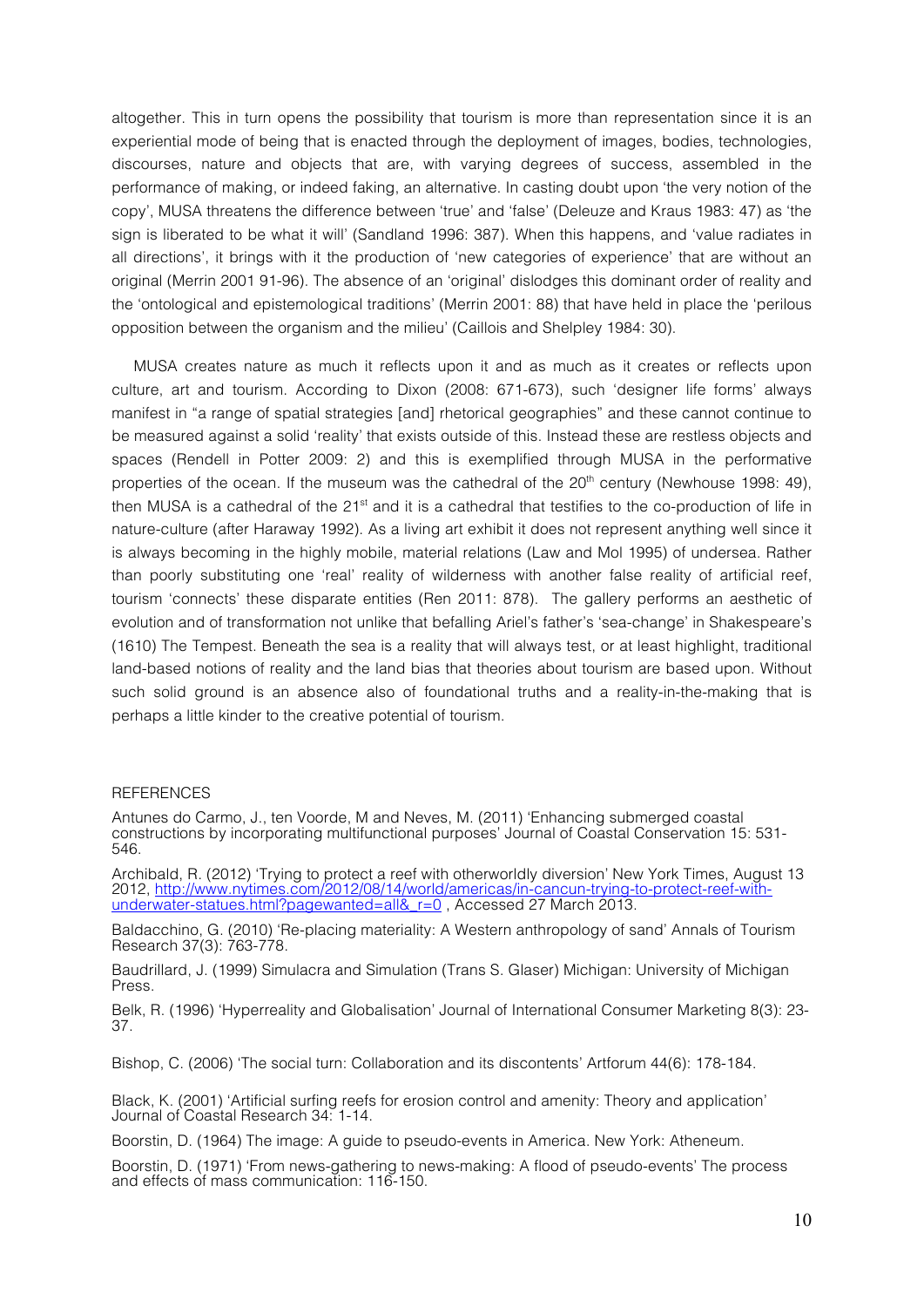Bourdieu, P. (1990) Photography: A middle-brow art Stanford: Stanford University Press.

Bruner, E. (1989) 'Review of Cannibals, Tourists, and Ethnographers' Cultural Anthropology 4(4): 438-445.

Bruner, E. (1991) 'Transformation of self in tourism' Annals of tourism Research 18(2): 238-250.

Bruner, E. (1994) 'Abraham Lincoln as authentic reproduction: A critique of postmodernism' American Anthropologist 96(2): 397-415.

Callois, R. and Shepley, J. (1984) 'Mimicry and legendary psychasthenia' October 31 (Winter): 16-32.

Cameron, F. (2007) 'Beyond the Cult of the Replicant—Museums and Historical Digital Objects: Traditional Concerns, New Discourses' in F. Cameron and S. Kenderdine (Eds.) Theorizing Digital Cultural Heritage Cambridge Ma: MIT Press, pp. 49-76.

Cater, E. and G. Lowerman (1994) Ecotourism: a sustainable option? Sussex: John Wiley and Sons.

Clark, N. (2011) Inhuman nature: sociable life on a dynamic planet London: Sage.

Coghlan, A. and Prideaux, B. (2009) 'Welcome to the Wet Tropics: the importance of weather in reef tourism resilience' Current Issues in Tourism 12 (2): 89-104.

Cohen, E. (1988) 'Authenticity and commoditization in tourism' Annals of Tourism Research 15(3): 371-386.

Cohen, E. (2008) 'The changing faces of contemporary tourism' Society 45: 330-333.

Couldry, N. (1998) 'The view from inside the 'simulacrum': Visitors' tales from the set of Coronation Street' Leisure Studies 17(2): 94-107.

Cousteau, J. (1988) The Silent World London: Penguin. Crick, M. (1989) 'Representations of international tourism in the social sciences: Sun, sex, sights, savings and servility' Annual Review of Anthropology 18: 307-344.

Crimp, D. (1980) 'The photographic activity of postmodernism' October 15 (Winter): 91-101. Cronin, W. (1996) 'The trouble with Wilderness: Or, getting back to the wrong nature' Environmental History 1(1): 7-28.

Davidson, J. and Spearritt, P. (2000) Holiday business: tourism in Australia since 1870 Melbourne: Melbourne University Press.

Deleuze, G. and R. Krauss (1983) 'Plato and the Simulacrum' October 27 (Winter): 45-56.

Dixon, D. (2008) 'The blade and the claw: science, art and the creation of the lab-borne monster' Social and Cultural Geography 9(6): 671-692.

Feifer, M. (1985) Going places: The ways of the tourist from Imperial Rome to the present day London: MacMillan.

Foucault, M. (1976) The birth of the clinic: An archaeology of medical perception (Trans. A. Sheridan) London: Tavistock.

Franklin, A. (2003) Tourism London: Sage.

Franklin, A. (2004) 'Tourism as an Ordering: Towards a New Ontology of Tourism' Tourist Studies 4 (2): 277-301.

Gablik, S. (1992) 'Connective Aesthetics' American Art 6(2): 2-7.

Golden, L. (1975) 'Plato's Concept of Mimesis' The British Journal of Aesthetics 15(2), 118-131.

Halewood, C. and K. Hannam (2001) 'Viking heritage tourism: Authenticity and commodification' Annals of Tourism Research 28(3): 565-580.

Haraway, D. (1992) 'The promise of monsters: A regenerative politics for inappropriate/d Others' in L. Grossberg, C. Nelson and P. Treichler (Eds.) Cultural Studies New York: Routledge, pp. 295-337.

Haraway, D. (2008) When Species Meet Minneapolis: University of Minnesota Press.

Hollinshead, K. (1998) 'Tourism, hybridity and ambiguity: The relevance of Bhabha's 'third space' cultures' Journal of Leisure Research 30(1): 121-156.

Hollinshead, K. (2004) 'Ontological craft in tourism: The productive mapping of identity and image in tourism settings' in J. Phillimore and L. Goodson (eds.) Qualitative Research in Tourism: Ontologies, epistemologies and methodologies London: Routledge, pp. 83-101.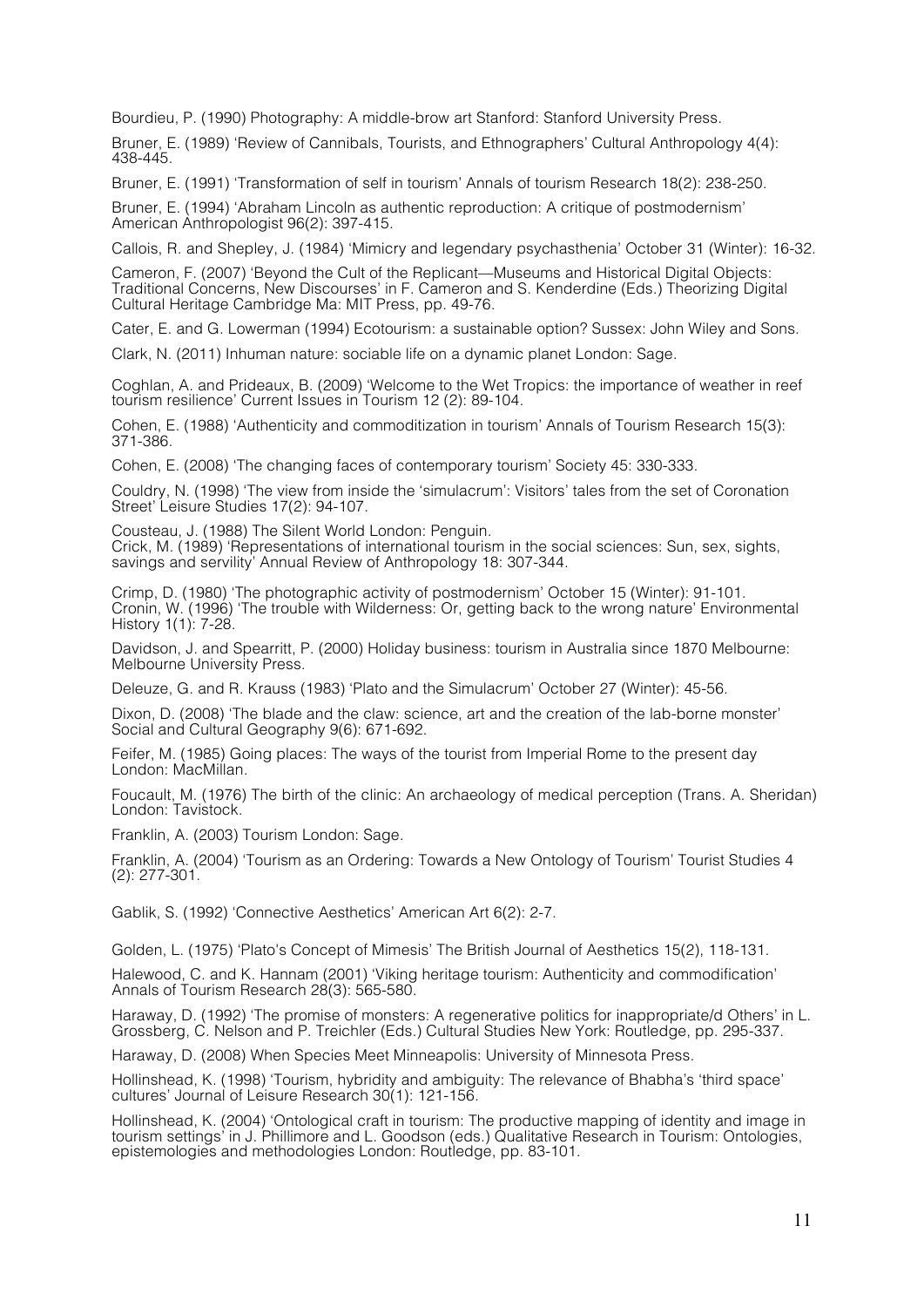Irigaray, L. (1991) Marine Lover of Friedrich Nietzsche (Trans G. Gill) New York: Columbia University Press.

Irigaray, L. (1999) The Forgetting of Air in Martin Heideggar (Trans M. Mader) Austin: University of Texas Press.

Jay, M. (1993) Downcast Eyes: The Denigration of Vision in Twentieth-Century French Thought London: University of California Press.

Jones, K. (2003) 'What is an Affordance?' Ecological Psychology 15(2): 107-114.

Judd, D. and Fanstein, S. (1999) The Tourist City Boston: Yale University Press.

Kallergi, A. (2008) 'Bioart on Display – challenges and opportunities of exhibiting bioart' http://www.kallergia.com/bioart/kallergi\_bioartondisplay.pdf, Accessed 14 May 2013.

Kardaun, M. (2000) 'Platonic art theory: A reconsideration' in M. Kardaun and J. Spruyt (eds) The winged chariot: Collected essays on Plato and Platonism in honour of LM de Rijk, The Netherlands: Brill, pp.135-164.

Keltner, D. (2011) 'Dredging our eco inheritance: New work by Jason deCaires Taylor' Newfound: An Inquiry of Place 2(2), http://www.newfoundjournal.org/archives/volume-2/issue-2/sculpture-taylor/, Accessed 12 Aug 2013.

Kirkbride-Smith, A., P. Wheeler, M. Johnson (2013) 'The relationship between diver experience levels and perceptions of artificial reefs – Examination of a potential management tool' PloS one 8(7): e68899.

Latour, B. (1990/1995) Michel Serres with Bruno Latour: Conversations on science, culture and time (trans. R. Lapidus) Michigan: University of Michigan Press.

Latour, B. (1999) Pandora's hope: Essays on the reality of Science Studies Cambridge (Ma): Harvard University Press.

Latour B. (2005) Reassembling the Social: An introduction to Actor-Network Theory New York: Oxford University Press.

Law, J. and A. Mol (1995) 'Notes on materiality and sociality' Sociological Review 43(2): 274-294.

MacCannell, D. (1976) The Tourist: A New Theory of the Leisure Class New York: Schocken Books.

Mentz S. (2009) 'Toward a blue cultural studies: The sea, maritime culture, and early modern English literature' Literature Compass 6(5): 997-1013.

Merrin, W. (2001) 'To play with phantoms: Jean Baudrillard and the evil demon of simulacrum' Economy and Society 30(1): 85-111.

Miller, P. and Rose, N. (1997) 'Mobilizing the Consumer: Assembling the Subject of Consumption' Theory, Culture and Society 14(1): 1-36.

Mol, A. (1999) 'Ontological Politics: a Word and Some Questions' In J. Law and J. Hassard (Eds.) Actor Network and After Oxford: Blackwell, pp. 74-89.

Moscardo, G. (1996) 'Mindful visitors: Heritage and tourism' Annals of Tourism Research 23(2): 376- 397.

Musa, G. and Dimmock, K. (Eds.) (2013) Scuba Diving Tourism New York: Routledge.

Newhouse, V. (1998) Towards a new museum Singapore: The Monacelli Press.

Orams, B. (1995) 'Towards a more desirable form of ecotourism' Tourism Management 16(1): 3-8.

Picken, F. (2006) 'From tourist looking-glass to analytical carousels: Navigating Tourism through Relations and Context', Current Issues in Tourism, 9 (2) pp. 158-170.

Picken, F. (2010) 'Tourism, Design and Controversy: Calling Non-humans to Explain Ourselves', Tourist Studies: An International Journal, 10 (3) pp. 245-263.

Pickering, A. (2000) 'The Objects of Sociology: A response to Breslau's "Sociology After Humanism"' Sociological Theory 18(2): 308-316.

Polak, O. and Shashar, N. (2012) 'Can a small artificial reef reduce diving pressure from a natural coral reef? Lessons learned from Eilat, Red Sea' Ocean and Coastal Management 55: 94-100.

Potter, E. (2009) 'Environmental art and the production of publics: Responding to environmental change' The international journal of the arts in society vol. 3, pp.1-6.